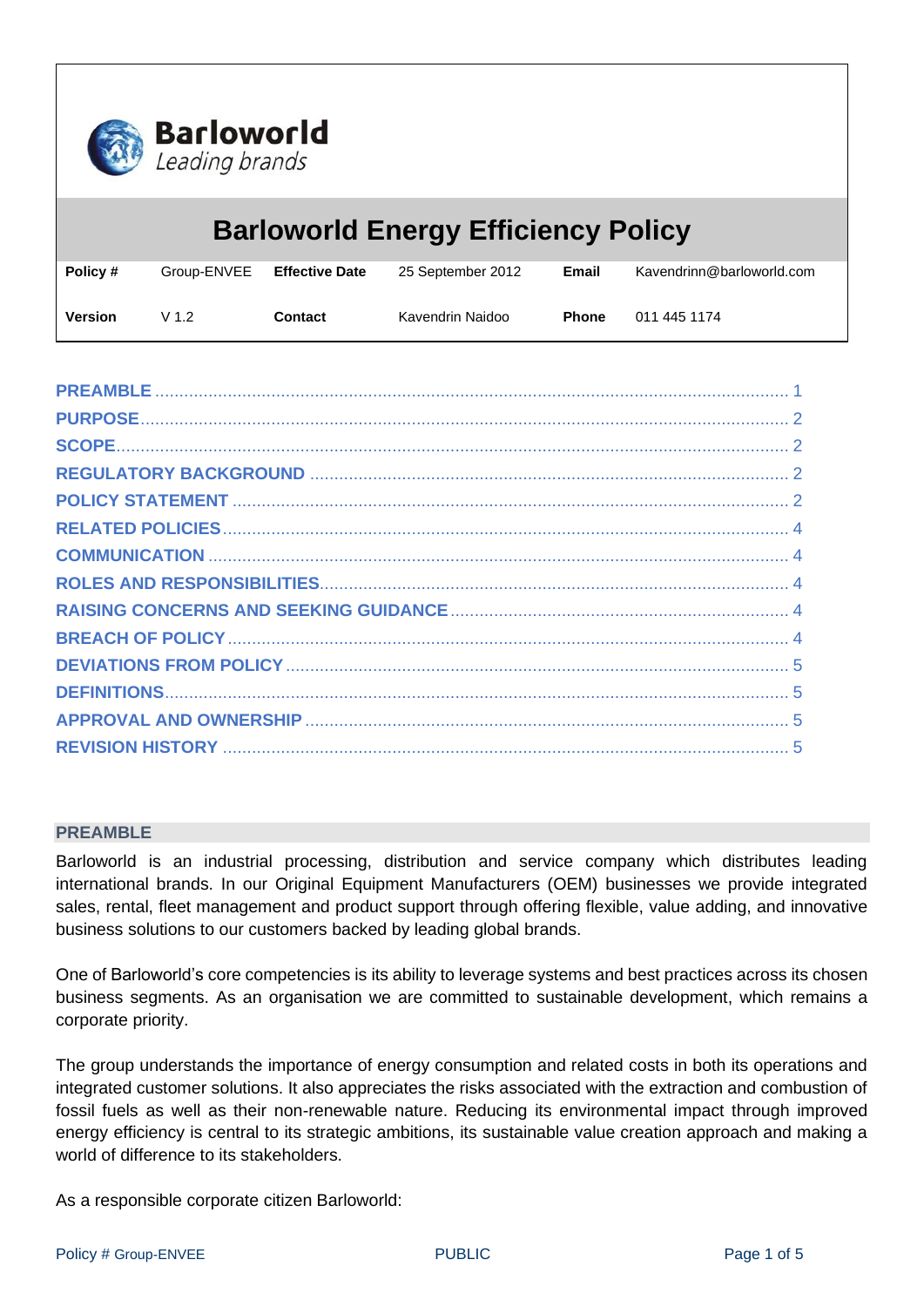- Recognises with concern the causal link between the combustion of fossil fuel energy sources and climate change
- Acknowledges that sourcing, extraction and processing reserves of non-renewable energy sources as well as increasing prices thereof pose a significant risk to society and business
- Acknowledges, it has a role to play in implementing measures that will contribute to the improved efficiency of energy consumption and the mitigation of the associated negative impacts of non-renewable energy
- Appreciates the need to contribute towards a lower carbon future
- Encourages all its stakeholders to consider positive steps they may take with regards to improved energy efficiency and related impacts
- Participates in its value-chain to promote energy efficiency awareness and appropriate responses
- Strives where practicable to switch to alternate / renewable energy sources
- Principally supports the local national energy efficiency goals and objectives in its regions of operations
- Recognises that energy efficiency practices provide opportunities for cost savings and support Shared Value creation
- Has clear accountability for energy efficiency with the group's Board and Executive, as a part of good corporate governance
- Incorporates energy efficiency and related considerations in its strategic framework, which is underpinned by sustainable development.

### <span id="page-1-0"></span>**PURPOSE**

As part of its business model, Barloworld strives to minimise the impacts of its operations on Natural Capital by optimise the efficiency with which it consumes all forms of energy. Energy efficiency considerations form an integral part of daily business activities including risk management, strategic planning, capital expenditure, investments and operating procedures.

The objective of this policy is to drive energy efficiency considerations and management within the Barloworld operating context and to outline the minimum expectations across Barloworld to better understand and manage its energy consumption, and to enhance its efficiency of use within its direct operations.

# <span id="page-1-1"></span>**SCOPE**

The policy applies to all Barloworld employees, across all its operations and territories.

# <span id="page-1-2"></span>**REGULATORY BACKGROUND**

Across the various jurisdictions where Barloworld operates, energy regulations, including efficiency, are in place that serve to govern and regulate energy consumption, costs and related activities.

At a minimum, all Barloworld operations are expected to comply with their relevant local legislative framework and regulations, including those related to energy.

General examples include National Energy Efficiency strategies and Energy Management Plans.

# <span id="page-1-3"></span>**POLICY STATEMENT**

| <b>Commitment</b>                                                                                      |
|--------------------------------------------------------------------------------------------------------|
| • Energy Efficiency management is an integral part of management in the company and is                 |
| recognised as one of the corporate priorities.                                                         |
| Barloworld appreciates the role and responsibilities it has to improve energy efficiency and is        |
| cognisant of its responsibility for all its operations. Accordingly, Barloworld promotes the efficient |
| and optimal use of finite resources and energy, thereby conserving such resources, and                 |
| wherever practicable, the use of renewable or recyclable energy sources.                               |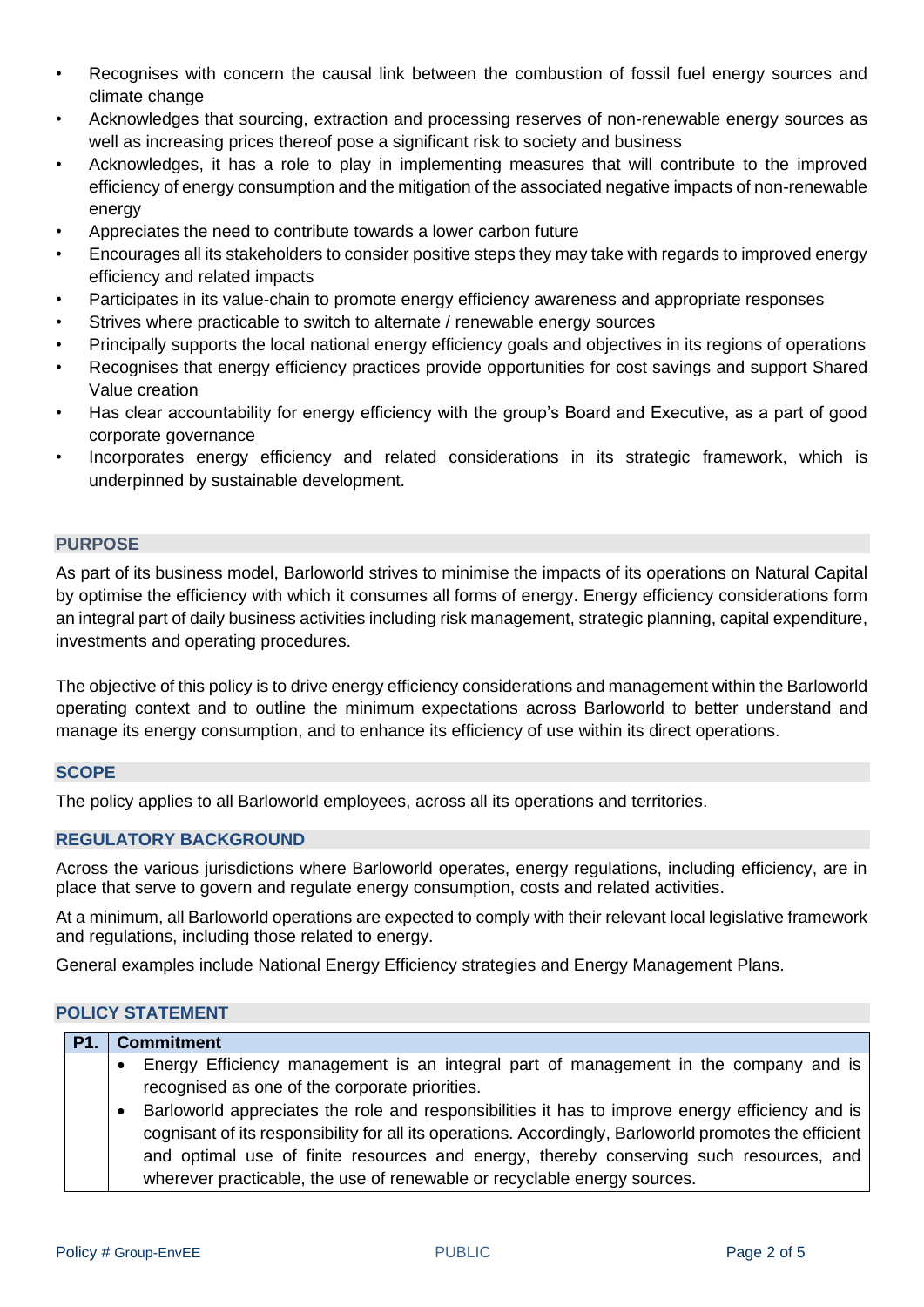|                  |                                                                                             | In all its divisions throughout the group, Barloworld will publish divisional Energy Efficiency        |  |  |  |
|------------------|---------------------------------------------------------------------------------------------|--------------------------------------------------------------------------------------------------------|--|--|--|
|                  |                                                                                             | Policies appropriate to the business of each division, subordinate to this company policy, which       |  |  |  |
|                  |                                                                                             | will, inter alia:                                                                                      |  |  |  |
|                  |                                                                                             | Establish clear accountability for energy efficiency performance with divisional Executives<br>$\circ$ |  |  |  |
|                  |                                                                                             | and top management, as a part of good corporate governance                                             |  |  |  |
|                  |                                                                                             | Require compliance with relevant energy efficiency legislation, other standards and codes<br>$\circ$   |  |  |  |
|                  |                                                                                             | of practice to which the company subscribes                                                            |  |  |  |
|                  |                                                                                             | Ensure that energy consumption and efficiency considerations form part of the company's<br>$\circ$     |  |  |  |
|                  |                                                                                             | overall risk management processes                                                                      |  |  |  |
|                  |                                                                                             | Ensure environmental considerations, including energy efficiency are incorporated into its<br>$\circ$  |  |  |  |
|                  |                                                                                             | facilities and maintenance cycles, its strategic plans as well as expansion projects and               |  |  |  |
|                  |                                                                                             |                                                                                                        |  |  |  |
|                  |                                                                                             | acquisitions.                                                                                          |  |  |  |
|                  |                                                                                             | Promote energy efficiency awareness within company operations<br>$\circ$                               |  |  |  |
|                  |                                                                                             | Require the maintenance of open dialogue with stakeholders, including customers and<br>$\circ$         |  |  |  |
|                  |                                                                                             | suppliers to promote energy efficiency                                                                 |  |  |  |
|                  |                                                                                             | Develop contingency procedures to deal with unscheduled occurrences and community<br>$\circ$           |  |  |  |
|                  |                                                                                             | concerns relating to energy consumption and efficiency improvement initiatives                         |  |  |  |
|                  |                                                                                             | Entrench monitoring and reporting its consumption of all energy sources, including non-<br>$\circ$     |  |  |  |
|                  |                                                                                             | renewable energy and fossil fuels, and its energy efficiency improvement initiatives and               |  |  |  |
|                  |                                                                                             | progress.                                                                                              |  |  |  |
|                  | $\bullet$                                                                                   | Appropriate Energy Management Systems will be implemented in all divisions to guide                    |  |  |  |
|                  | responsibility and accountability for energy consumption at all levels of management and to |                                                                                                        |  |  |  |
|                  |                                                                                             | facilitate continual improvement of energy efficiency performance through self-assessment and          |  |  |  |
|                  |                                                                                             | assurance.                                                                                             |  |  |  |
|                  | ٠                                                                                           | Barloworld will continue to assess its physical, regulatory, reputational and financial risks          |  |  |  |
|                  |                                                                                             | associated with energy and, where practicable, adapt its operations, processes and procedures          |  |  |  |
|                  |                                                                                             | accordingly. It will also pursue relevant identified opportunities to improve energy efficiency        |  |  |  |
|                  |                                                                                             | where practicable.                                                                                     |  |  |  |
| P <sub>2</sub> . |                                                                                             | <b>Guiding Principles</b>                                                                              |  |  |  |
|                  | $\bullet$                                                                                   | All operations shall comply with the following principles and initiatives:                             |  |  |  |
|                  |                                                                                             | Measurement and reporting of material environmental indicators including their energy<br>$\circ$       |  |  |  |
|                  |                                                                                             | consumption                                                                                            |  |  |  |
|                  |                                                                                             | Appropriate targets are set and initiatives implemented once reliable baselines have been<br>$\circ$   |  |  |  |
|                  |                                                                                             | achieved for applicable indicators                                                                     |  |  |  |
|                  |                                                                                             | Monitoring and reporting mechanisms track progress made against set targets<br>$\circ$                 |  |  |  |
|                  |                                                                                             | Aspirational efficiency improvement targets set for non-renewable energy consumption and<br>$\circ$    |  |  |  |
|                  |                                                                                             | greenhouse gas emissions                                                                               |  |  |  |
|                  |                                                                                             | Monitoring of global energy trends, related impacts and risks<br>$\circ$                               |  |  |  |
|                  |                                                                                             | Independent verification of reported energy consumption data through internal and external<br>$\circ$  |  |  |  |
|                  |                                                                                             | assurance                                                                                              |  |  |  |
|                  |                                                                                             | Optimise energy efficiency and switch to renewable energy sources where appropriate and<br>$\circ$     |  |  |  |
|                  |                                                                                             | practicable.                                                                                           |  |  |  |
|                  |                                                                                             | Energy assessments will form part of significant new projects and of the planning phase for            |  |  |  |
|                  |                                                                                             | modifications to existing operations.                                                                  |  |  |  |
|                  | ٠                                                                                           | All operations will be prepared for emergencies. Barloworld divisions will strive to appropriately     |  |  |  |
|                  |                                                                                             | communicate with those affected by conditions caused by the company that endangers the                 |  |  |  |
|                  |                                                                                             | environment through energy consumption.                                                                |  |  |  |
|                  |                                                                                             |                                                                                                        |  |  |  |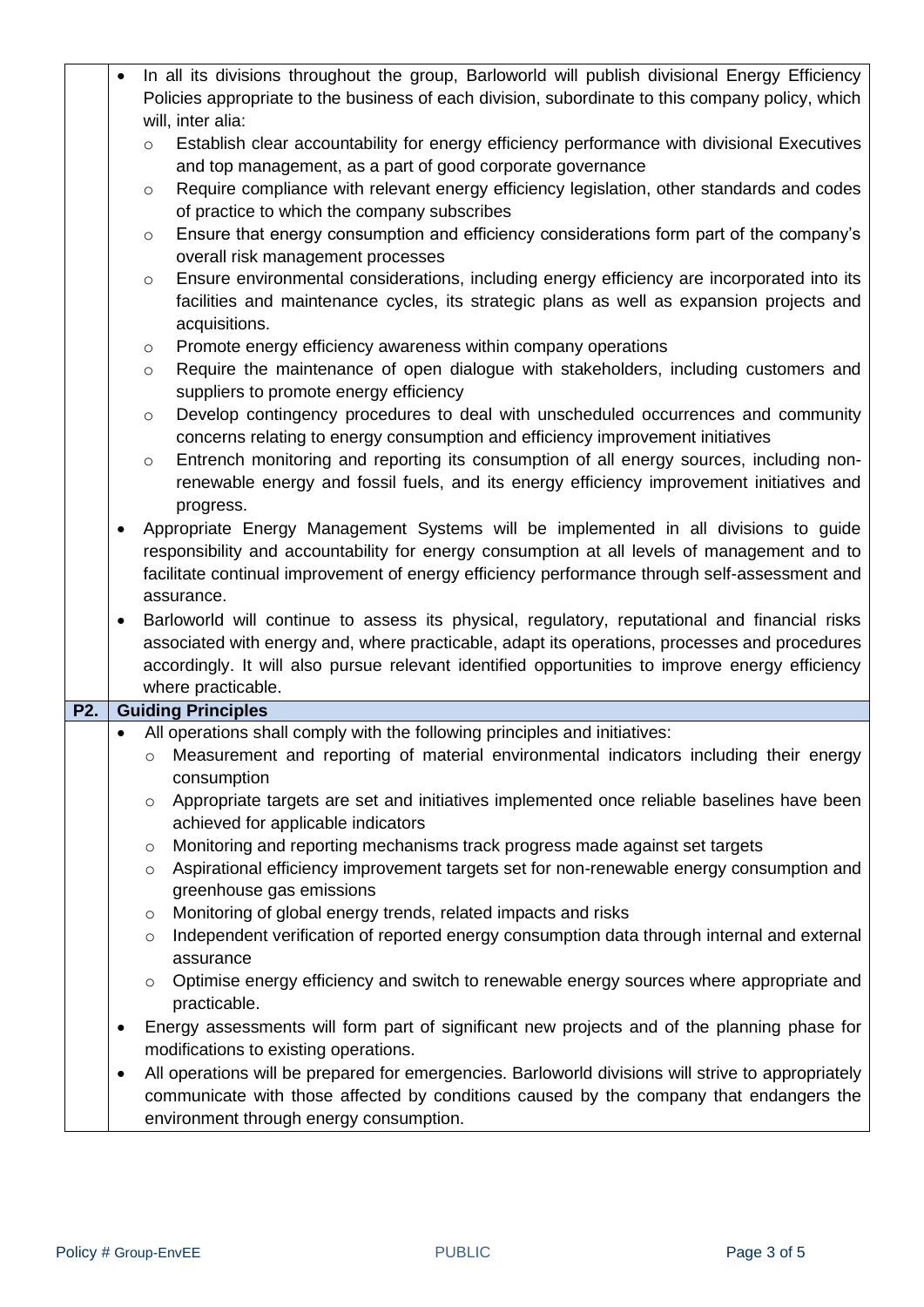# <span id="page-3-0"></span>**RELATED POLICIES**

All operations within the Barloworld Group are expected to uphold the principles contained within this policy which is to be read in conjunction with the policies as detailed below:

| <b>Policy name</b>                                   | <b>Purpose</b>                                                                                                                                            |  |  |
|------------------------------------------------------|-----------------------------------------------------------------------------------------------------------------------------------------------------------|--|--|
| Barloworld Worldwide Code of                         | To set out the Barloworld Values expected to be upheld by all                                                                                             |  |  |
| Conduct                                              | Barloworld employees                                                                                                                                      |  |  |
| <b>Barloworld Climate Change</b><br>Policy           | To set out the minimum required standards for understanding and<br>limiting our contribution to Climate Change within the Barloworld<br>operating context |  |  |
| <b>Barloworld Environmental</b>                      | To set out the minimum required standards for Environmental                                                                                               |  |  |
| Policy                                               | considerations within the Barloworld operating context                                                                                                    |  |  |
| Barloworld Water Use and<br><b>Management Policy</b> | To set out the minimum required standards for Water use,<br>management and related aspects within the Barloworld operating<br>context                     |  |  |
| Barloworld Waste Management                          | To set out the minimum required standards for Waste management and                                                                                        |  |  |
| Policy                                               | related aspects within the Barloworld operating context                                                                                                   |  |  |

## <span id="page-3-1"></span>**COMMUNICATION**

<span id="page-3-2"></span>This policy should be communicated to all Barloworld employees, across all its operations and regions.

## **ROLES AND RESPONSIBILITIES**

The Chief Executive Officer and Board of Directors in each division are the environmental champions and are responsible and accountable for environmental management, including energy management and efficiency.

Divisional Executive management have the responsibility to ensure compliance with this policy and at their discretion to define the processes, procedures and other mechanisms by which the policy is implemented.

Implemented processes ensure that the Barloworld Group Chief Executive Officer and Board of Directors remain fully informed about all pertinent energy related issues.

#### <span id="page-3-3"></span>**RAISING CONCERNS AND SEEKING GUIDANCE**

If any person is seeking advice on aspects within this policy, they are encouraged to contact the Barloworld Group Sustainability Manager [\(sustainability@barloworld.com\)](mailto:sustainability@barloworld.com).

If any person becomes aware of a circumstance or action that violates or appears to violate this policy, they are encouraged to contact their manager, or alternatively the Barloworld Ethics Line at [www.tip-offs.com.](http://www.top-offs.com/)

The Barloworld Ethics Line is an independent and confidential system for reporting allegations of unethical behaviour, illegal actions, or actions that violate the Barloworld Worldwide Code of Conduct.

The Barloworld Global Whistleblowing Policy applies to the use of the Barloworld Ethics Line and it contains the contact details pertaining to each company, division, or business unit.

Barloworld is committed to ensuring that no employee suffers any occupational detriment as a result of reporting a genuine concern in good faith.

#### <span id="page-3-4"></span>**BREACH OF POLICY**

Barloworld has established clear reporting structures in all divisions that culminate in compliance with relevant legislation and adherence to this policy. Material non-compliance will be reported to the respective